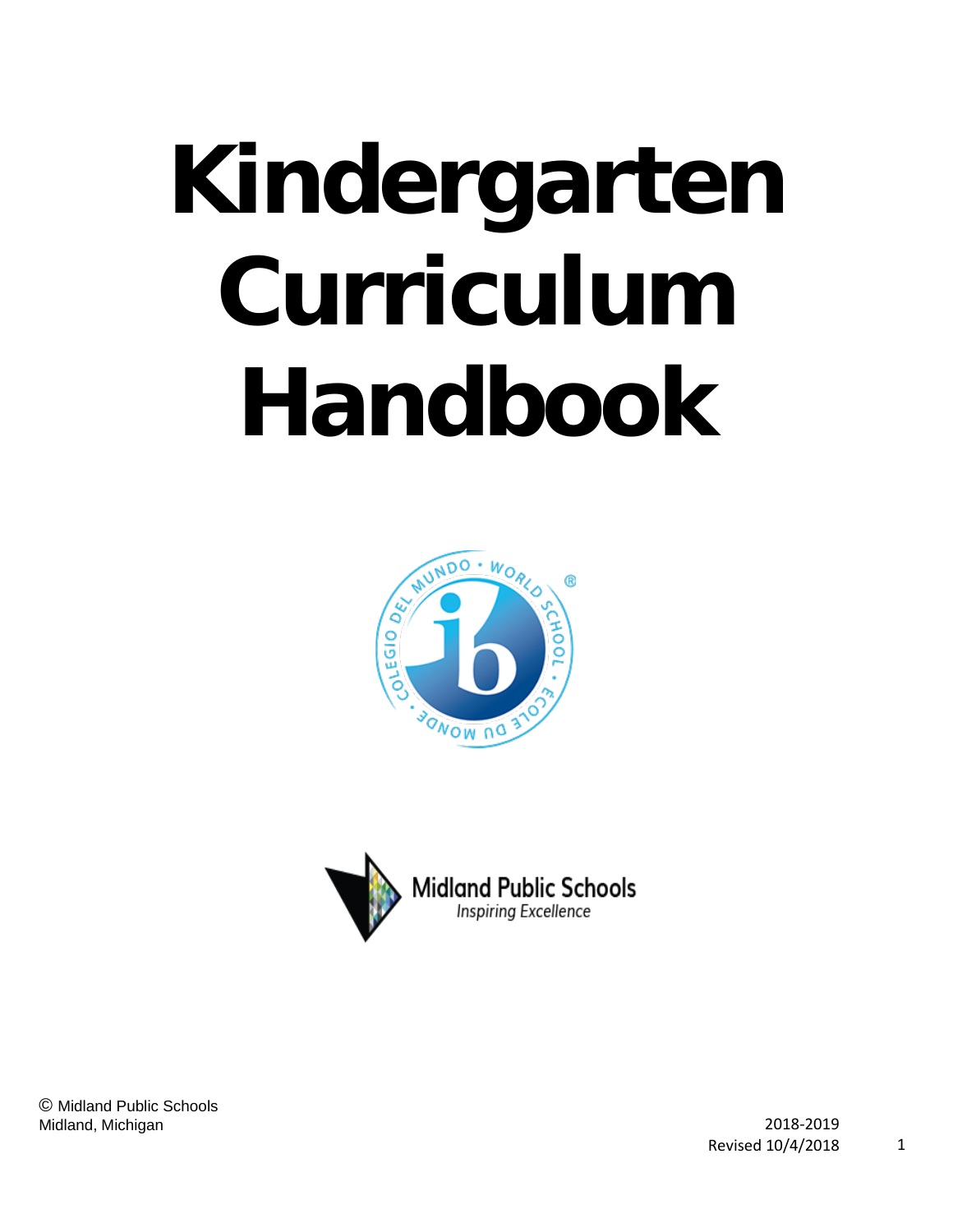

# **Mission Statement**

The Midland Public Schools, in partnership with our community, prepares students as knowledgeable, self-reliant, cooperative and ethical learners who are contributing citizens.

# **Vision Statement**

Midland Public Schools provides a dynamic world class education that develops the unique talents of all students in a safe, secure and healthy environment.

- We commit ourselves to world class standards for student performance.
- We are agile and flexible so that we are able to adapt to new challenges and opportunities in this rapidly changing world.
- We are strong and financially stable. To sustain the organization, we effectively and efficiently use new and existing resources.
- We are effective partners with families, businesses and higher education, collaborating with diverse organizations to promote student success.

## **Welcome to Midland Public Schools**

The Midland Public Schools is a school district that works together to provide a challenging, inquiry-based education that encourages all stakeholders to be internationally minded, lifelong learners who positively impact the world.

This handbook provides you with grade level information about the Midland Public Schools' (K-5) curriculum. Our curriculum was developed using the Michigan Academic Standards. Written progress of achievement will be reported four times per year: November, January, April and June. Conferences are available in the fall and the spring to provide an opportunity to discuss your child's progress and an explanation of specific classroom learning. Progress reports and conferences are one of many ways through which we communicate your child's growth and learning. They provide information about areas of the curriculum assessed during a given period, including feedback about your child's successes in school, as well as areas for growth and improvement as we continue to reflect on the teaching-learning cycle within Midland Public Schools. Midland Public Schools' elementary assessment policy can be found at: <https://www.midlandps.org/pyp-policies>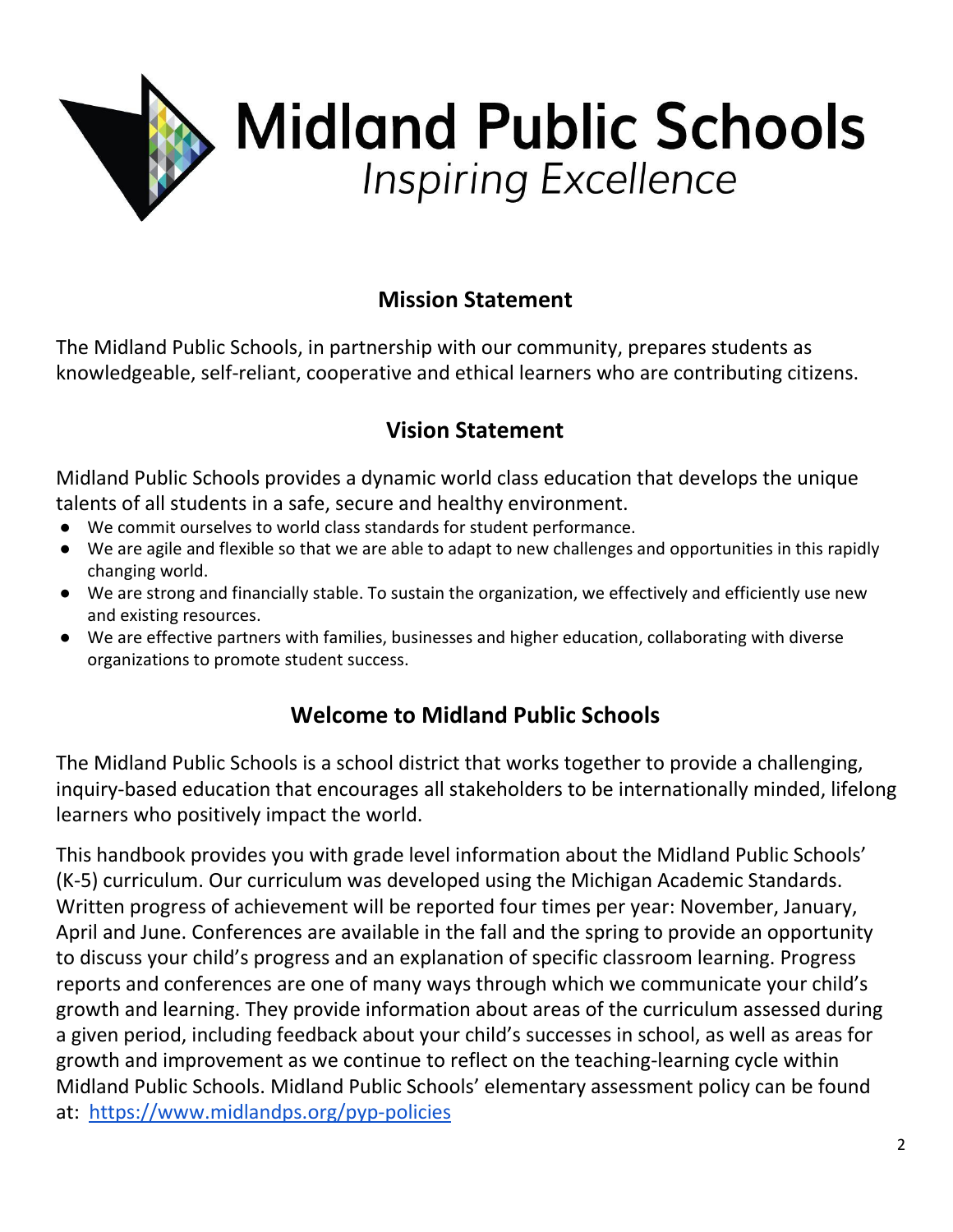# **The International Baccalaureate (IB) - Primary Years Programme (PYP)**

The Midland Public Schools follows the Primary Years Programme of the International Baccalaureate from preschool through grade five. The Primary Years Programme is a framework used with MPS curriculum. This research-based programme allows for the integration of broad areas of knowledge through the development of curriculum which students find relevant, engaging, significant, and challenging. Learning, through inquiry and action, is the focus of the entire elementary school community. Using the Primary Years Programme framework, students are actively involved in their learning through an understanding of their own identity and are culturally aware, with the purpose of becoming responsible local, national and world citizens.

The PYP consists of five essential elements to guide student learning. These five essential elements are:

- **Knowledge**  which is both disciplinary, represented by traditional subject areas (language, math, science, social studies, arts, PSPE) and transdisciplinary
- **Concepts**  which students explore through structured inquiry in order to develop coherent, in-depth understanding, and which have relevance both within and beyond subject areas
- **Skills** -which are the broad capabilities students develop and apply during learning and in life beyond the classroom
- **Attitudes**  which contribute to international-mindedness and the wellbeing of individuals and learning communities, and connect directly to the [IB learner profile](http://www.ibo.org/en/benefits/learner-profile/)
- **Action**  which is an expectation in the PYP that successful inquiry leads to responsible, thoughtful and appropriate action.

**Taken** from<http://www.ibo.org/en/programmes/primary-years-programme/curriculum/written-curriculum/>

The IB Primary Years Programme focuses on the development of the whole child as an inquirer, both in school and in the world around them. The programme uses structured, purposeful inquiry to gain more knowledge and a deeper understanding of content. Students study units of inquiry, which are organized by six transdisciplinary themes. They are:

- **Who we are:** An inquiry into the nature of the self; beliefs and values; personal, physical, mental, social and spiritual health; human relationships including families, friends, communities, and cultures; rights and responsibilities; what it means to be human.
- **Where we are in place and time:** An inquiry into orientation in place and time; personal histories; homes and journeys; the discoveries, explorations and migrations of humankind; the relationships between and the interconnectedness of individuals and civilizations, from local and global perspectives.
- **How we express ourselves:** An inquiry into the ways in which we discover and express ideas, feelings, nature, culture, beliefs and values; the ways in which we reflect on, extend and enjoy our creativity; our appreciation of the aesthetic.
- **How the world works:** An inquiry into the natural world and its laws; the interaction between the natural world (physical and biological) and human societies; how humans use their understanding of scientific principles; the impact of scientific and technological advances on society and on the environment.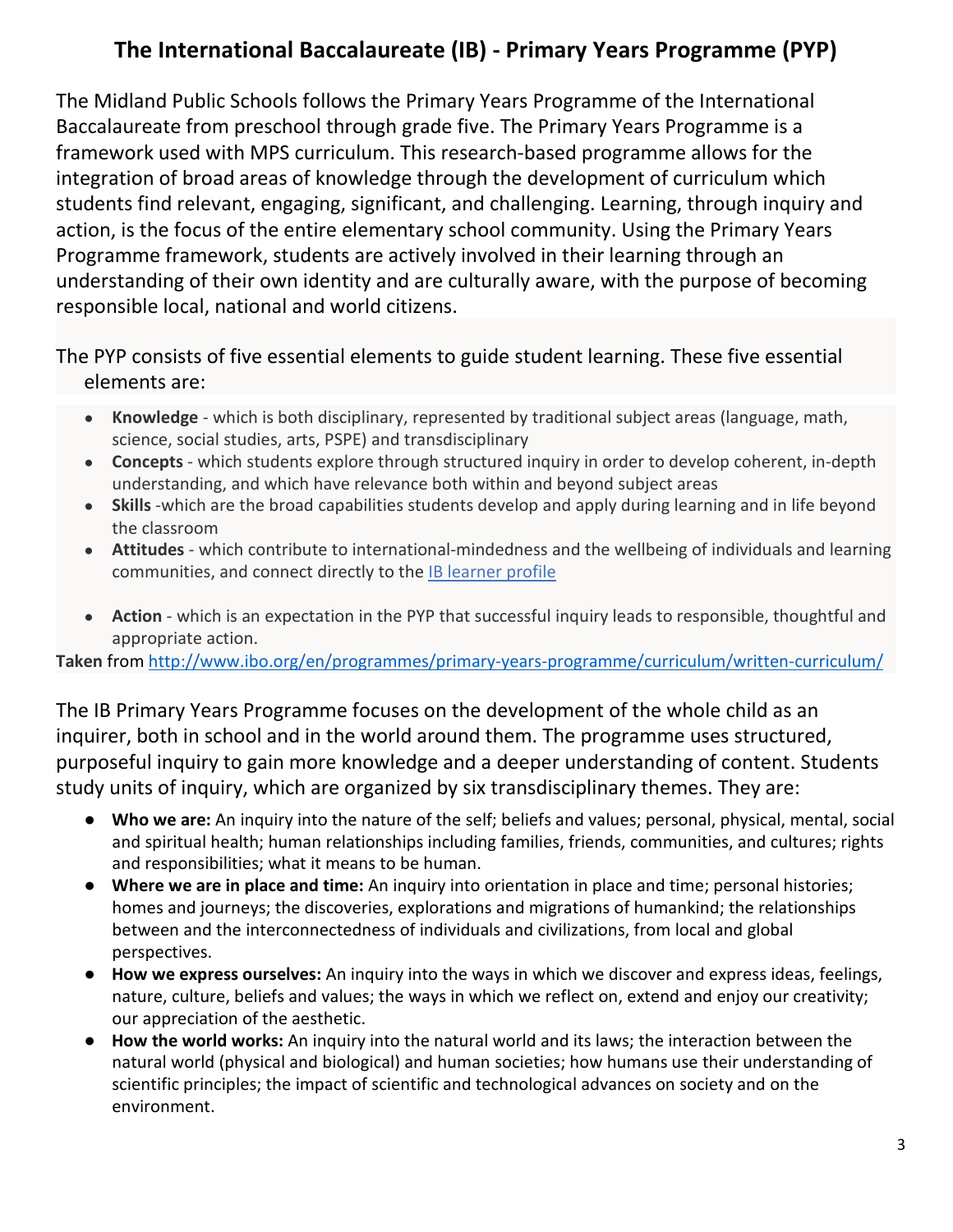- **How we organize ourselves:** An inquiry into the interconnectedness of human-made systems and communities; the structure and function of organizations; societal decision-making; economic activities and their impact on humankind and the environment.
- **Sharing the planet:** An inquiry into rights and responsibilities in the struggle to share finite resources with other people and with other living things; communities and the relationships within and between them; access to equal opportunities; peace and conflict resolution.

From International Baccalaureate document *Making the PYP Happen: A Curriculum Framework for the International Primary Education*, 2009

More information about the Primary Years Programme can be found at: <http://www.ibo.org/en/programmes/primary-years-programme/>

## **IB Learner Profile**

*The aim of all IB programmes is to develop internationally minded people who, recognizing their common humanity and shared guardianship of the planet, help to create a better and more peaceful world*. – IB learner profile statement

The learner profile is the heart of the PYP, and it defines a set of attributes for students to show they are developing life-long learning and inquiry skills, and that they are aware of and sensitive to the experiences of others. The attributes described in the IB learner profile are appropriate to, and achievable by, all elementary students.

IB learners strive to be:

- **Inquirers**: They develop their natural curiosity. They acquire the skills necessary to conduct inquiry and research and show independence in learning. They actively enjoy learning and this love of learning will be sustained throughout their lives.
- **Knowledgeable:** They explore concepts, ideas and issues that have local and global significance. In so doing, they acquire in-depth knowledge and develop understanding across a broad and balanced range of disciplines.
- **Thinkers:** They exercise initiative in applying thinking skills critically and creatively to recognize and approach complex problems, and make reasoned, ethical decisions.
- **Communicators:** They understand and express ideas and information confidently and creatively in more than one language and in a variety of modes of communication. They work effectively and willingly in collaboration with others.
- **Principled:** They act with integrity and honesty, with a strong sense of fairness, justice and respect for the dignity of the individual, groups and communities. They take responsibility for their own actions and the consequences that accompany them.
- **Open-minded:** They understand and appreciate their own cultures and personal histories, and are open to the perspectives, values and traditions of other individuals and communities. They are accustomed to seeking and evaluating a range of points of view, and are willing to grow from the experience.
- **Caring:** They show empathy, compassion and respect towards the needs and feelings of others. They have a personal commitment to service, and act to make a positive difference to the lives of others and to the environment.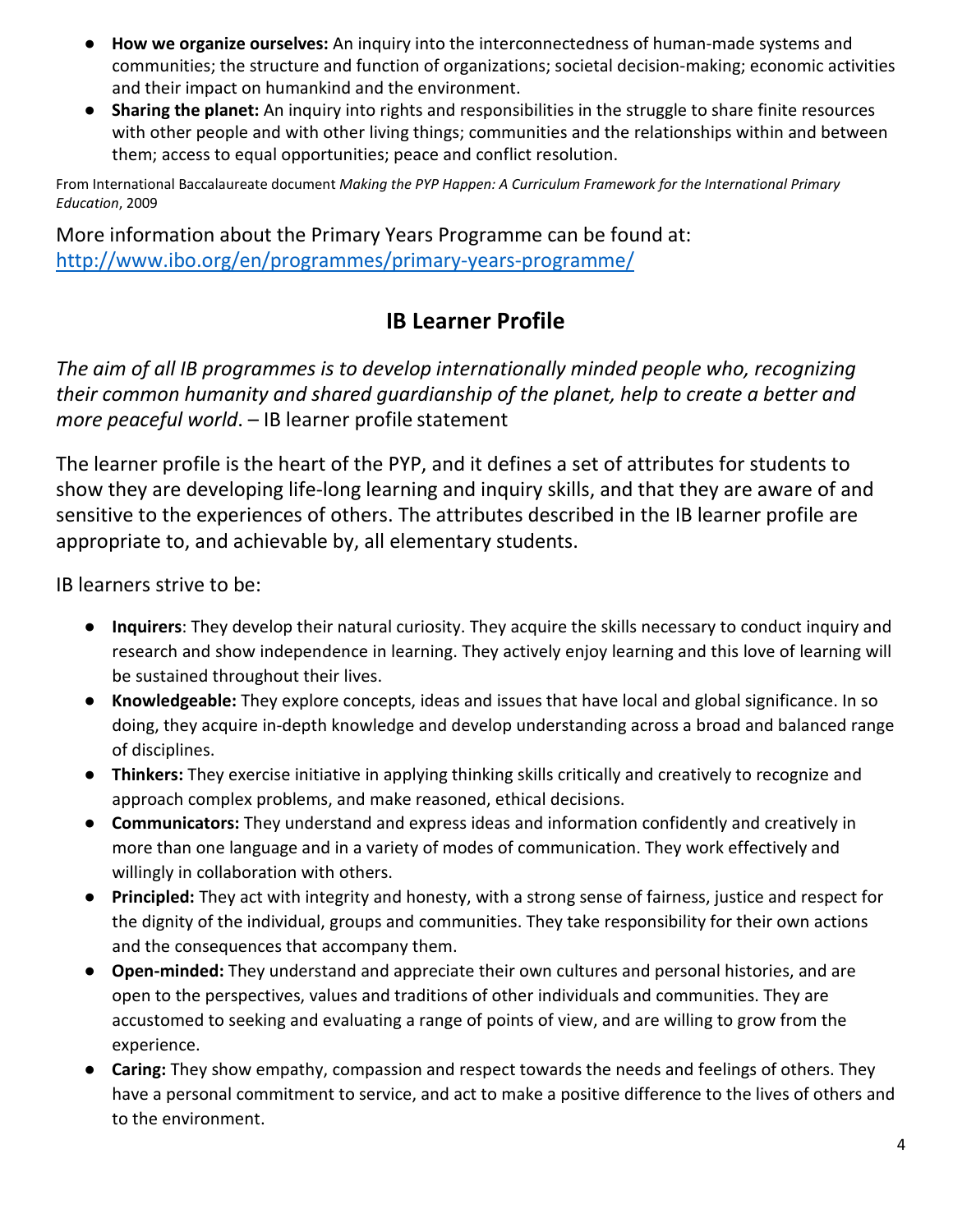- **Risk-takers:** They approach unfamiliar situations and uncertainty with courage and forethought, and have the independence of spirit to explore new roles, ideas and strategies. They are brave and articulate in defending their beliefs.
- **Balanced:** They understand the importance of intellectual, physical and emotional balance to achieve personal well-being for themselves and others.
- **Reflective:** They give thoughtful consideration to their own learning and experience. They are able to assess and understand their strengths and limitations in order to support their learning and personal development.

From International Baccalaureate document *Making the PYP Happen: A Curriculum Framework for the International Primary Education*, 2009

# **Progress Report**

#### **Approaches to Learning**

Approaches to Learning are a set of strategies and skills that promote inquiry and learning across all subject areas. Development of these skills supports life-long learning and assists students in learning and succeeding inside and outside of the school setting.

#### **Indicators for Approaches to Learning :**

| Extending (EXT)           | <b>Exceeds expectations</b>                                          |
|---------------------------|----------------------------------------------------------------------|
| Achieving (ACH)           | Consistently and independently meets expectations                    |
| Developing (DEV)          | Inconsistently and/or with reminders progressing toward expectations |
| Limited Development (LIM) | Does not yet exhibit the expected behaviors                          |

**Thinking Skills:**

- **Acquires knowledge**: Recalls knowledge over time
- **Understands, applies and analyzes over time**: Understands what is read or taught, uses knowledge in new situations, compares and contrasts; makes connections
- **Synthesizes learning**: Creates, designs, and/or invents
- **Evaluates and reflects**: Expresses and defends an opinion and reflects on one's own learning

**Social Skills:**

- **Accepts responsibility**: Takes responsibility within the school community
- **Respects others:** Respects the thoughts, feelings and beliefs of others
- **Cooperates:** Works together by being courteous, shares and takes turns
- **Resolves conflict:** Accepts responsibility, compromises, is fair

#### **Communication Skills:**

- **Listening:** Listens to directions, listens to others, listens to information, participates in collaborative conversations
- **Speaking**: Speaks clearly; expresses feelings, thoughts and opinions; uses standard English grammar
- **Presentation skills**: Shares learning and information in a group setting
- **Non- verbal communication:** Recognizes the meaning of visual and kinesthetic communication; recognizes and creates signs; interpretes and uses symbols

**Self-Management Skills:**

- **Organization:** Plans and carries out activities effectively
- **Time management:** Uses time effectively and appropriately
- **Codes of behavior:** Follows all school essential agreements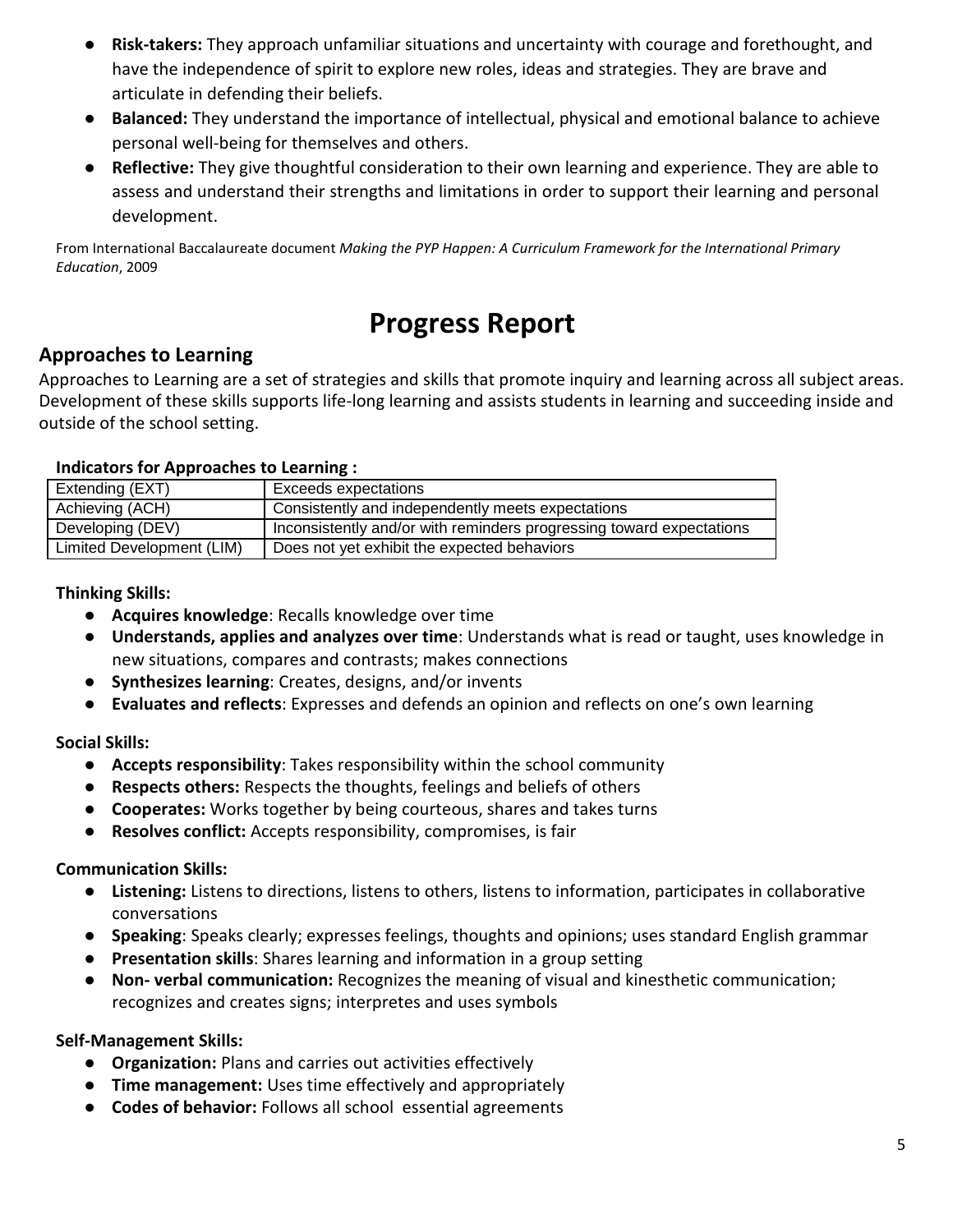**Research Skills:**

- **● Formulates questions:** Asks questions; is curious about finding out more about something that can be researched
- **● Observes, collects, and records information:** Uses all senses to learn new things; notices relevant details; gathers information; describes and records using pictures and words
- **● Interprets data:** Draws conclusions from information

#### **Academic Indicators for the Progress Report:**

| Extending (EXT)           | <b>Exceeds expectations</b>                                          |
|---------------------------|----------------------------------------------------------------------|
| Achieving (ACH)           | Consistently and independently meets expectations                    |
| Developing (DEV)          | Inconsistently and/or with reminders progressing toward expectations |
| Limited Development (LIM) | Does not yet exhibit the expected behaviors                          |
| In Progress (IP)          | Currently being taught                                               |
| Not Assessed (NA)         | Not assessed during this marking period                              |
|                           |                                                                      |

## **Literacy**

Reading, writing, word study, listening, speaking, viewing, presenting, and literature are included in literacy instruction in all grades. Although each subject may be taught separately at times, they are integrated for learning and mutually reinforced across the curriculum.

## **Reading**

Reading is a process of constructing meaning from written language. Learning to read is an active process involving interaction between the child and print, enabling the reader to build meaning. Through instruction, children learn a variety of strategies to derive meaning from print, to value reading as a learning tool and to view reading as pleasurable.

## **Foundational Skills**

- 1. Demonstrates understanding of organization and basic features of print
	- o Follows words from left to right, top to bottom and page by page
	- o Recognizes spoken words are represented in written language by specific sequence of letters
	- o Understands words are separated by spaces in print
	- o Recognizes and names all upper and lowercase letters of the alphabet
	- o Identifies the front cover, back cover and title page of a book
- 2. Demonstrates understanding of words, syllables and sounds (phonemes)
	- o Recognizes and supplies rhyming words
	- o Counts, produces, blends and segments syllables in spoken words
	- o Blends and segments onsets and rimes of single-syllable spoken words
	- o Isolates and produces the initial, medial vowel and final sounds (phonemes) in three –phoneme (consonant/vowel/consonant, or CVC) words
	- o Adds or substitutes individual sounds (phonemes) in simple, one-syllable words to make new words
- 3. Knows and applies grade-level phonics and word analysis skills in decoding words
	- o Demonstrates basic knowledge of letter-sound correspondence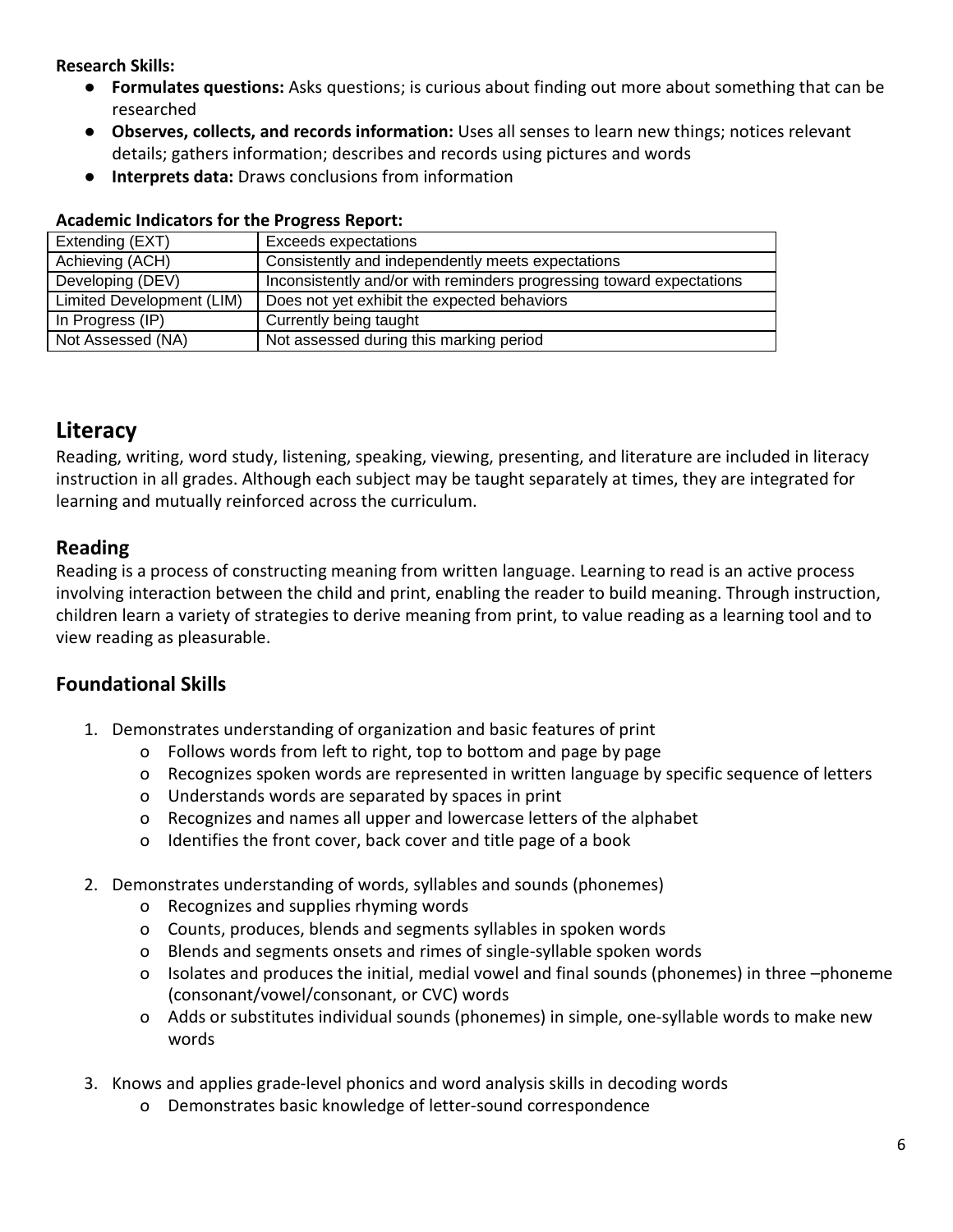- o Knows both long and short sounds of vowels (a, e, i, o, u)
- o Distinguishes between similarly spelled words by identifying the sounds of the letters that differ
- 4. Reads emergent reader text with sufficient accuracy and fluency to support comprehension
	- o Reads grade-level text with purpose and understanding
	- o Reads grade-level text orally with accuracy, appropriate rate and expression
	- o Uses context to confirm or self-correct word recognition and understanding, rereading as necessary
	- o Reads common high-frequency words by sight

#### **Reading Literature**

- 1. Constructs meaning from a narrative text
	- o Asks and answers questions about key details in a text
	- o Retells familiar stories including key details
	- o Describes the relationship between illustrations and the story in which they appear
	- o Compares and contrasts the adventures and experiences of characters in familiar stories
- 2. Recognizes craft elements and structures in narrative text
	- o Identifies characters, settings, and major events in a story
	- o Asks and answers questions about unknown words in a text
	- o Recognizes common types of texts
	- o Names the author and illustrator of a story and defines the role of each in telling the story

## **Reading Informational**

- 1. Constructs meaning from an informational text
	- o Asks and answers questions about key details in a text
	- o Identifies the main topic and retells key details of a text
	- o Describes the connection between two individuals, events, ideas, or pieces of information in a text
	- o Asks and answers questions about unknown words in a text
	- o Describes the relationship between illustrations and the text in which they appear
	- o Identifies the reasons an author gives to support points in a text
	- o Identifies basic similarities in and differences between two texts on the same topic
- 2. Recognizes craft elements and structures in informational texts
	- o Names the author and illustrator of a text and defines the role of each in presenting the ideas or information in a text
	- o Describes the relationship between illustrations and the text in which they appear

#### **Writing**

Writing is an ongoing process. Writing is a means of thinking and communicating. Kindergarten children communicate their ideas through pictures and words using various tools.

- 1. Hears and records sounds in words
- 2. Communicates ideas on paper and/or digitally with pictures and words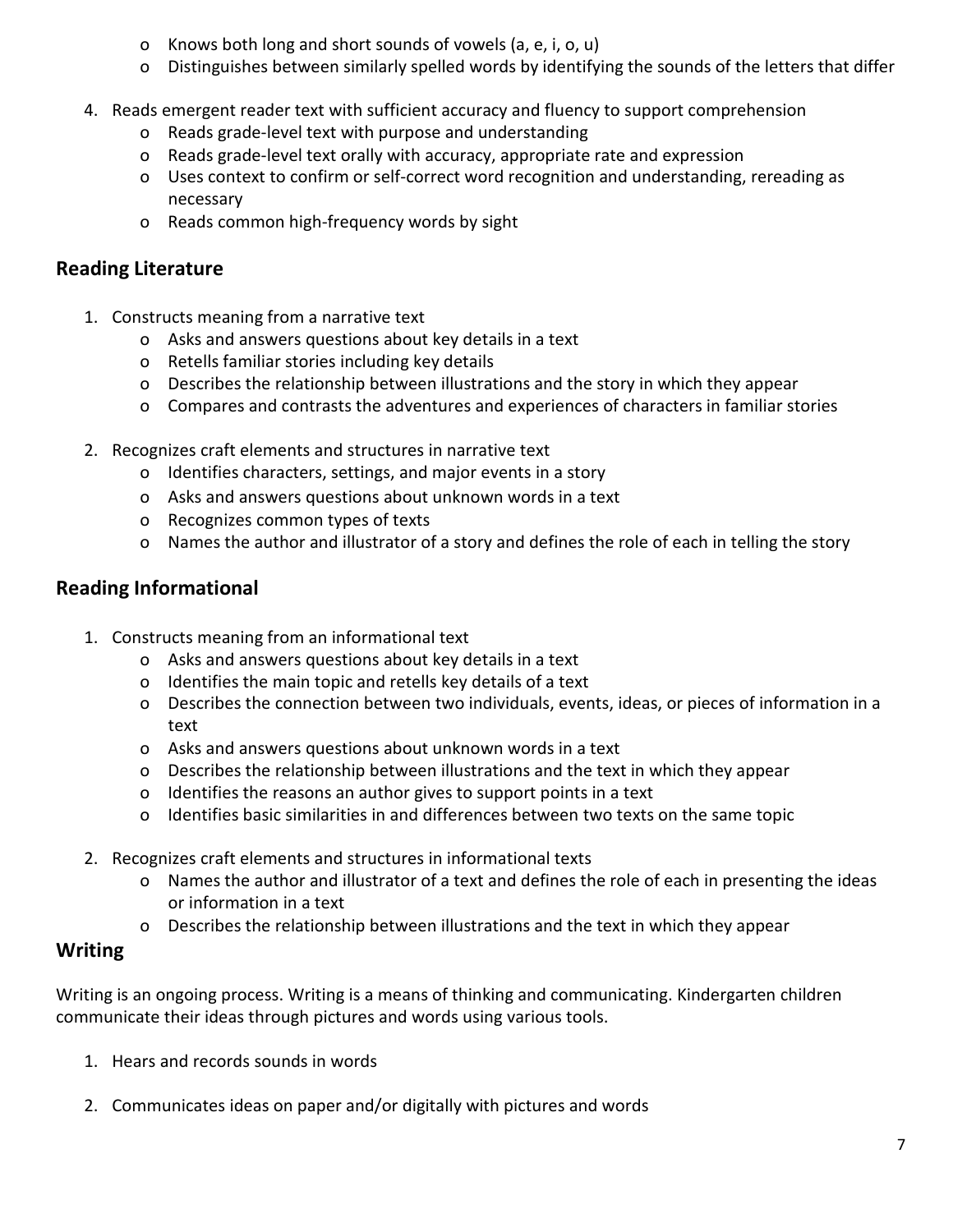- o Uses a combination of drawing and writing to compose narrative, opinion and informational pieces
- o Responds to questions and adds details to strengthen writing
- o Demonstrates grade-appropriate expectations of standard English capitalization, punctuation and spelling when writing

#### **Fine Motor Skills**

The kindergarten classroom emphasizes the acquisition of fine motor skills. The classroom teacher provides lessons and activities to aid physical development of large and small muscles to gain proficiency in body coordination.

1. Demonstrates fine motor skills (forms letters and numbers conventionally, uses scissors, draws, uses zippers, etc.)

## **Mathematics**

In kindergarten mathematics, instructional time focuses on two critical areas: (1) representing and comparing whole numbers, initially with sets of objects; (2) describing shapes and space. More learning time in kindergarten is devoted to numbers than to other topics.

#### **Grade K Overview:**

#### **Counting and Cardinality**

- Knows number names and count sequence
- Counts to tell the number of objects
- Compare numbers

#### **Operations and Algebraic Thinking**

● Understands addition as putting together and adding to, and understands subtraction as taking apart and taking from.

#### **Number and Operations in Base Ten**

● Works with numbers to gain foundations for place value

#### **Measurement and Data**

- Describes and compare measurable attributes
- Classifies objects and counts the number of objects in each category

#### **Geometry**

- Identifies and describes shapes
- Analyzes, compares, creates, and composes shapes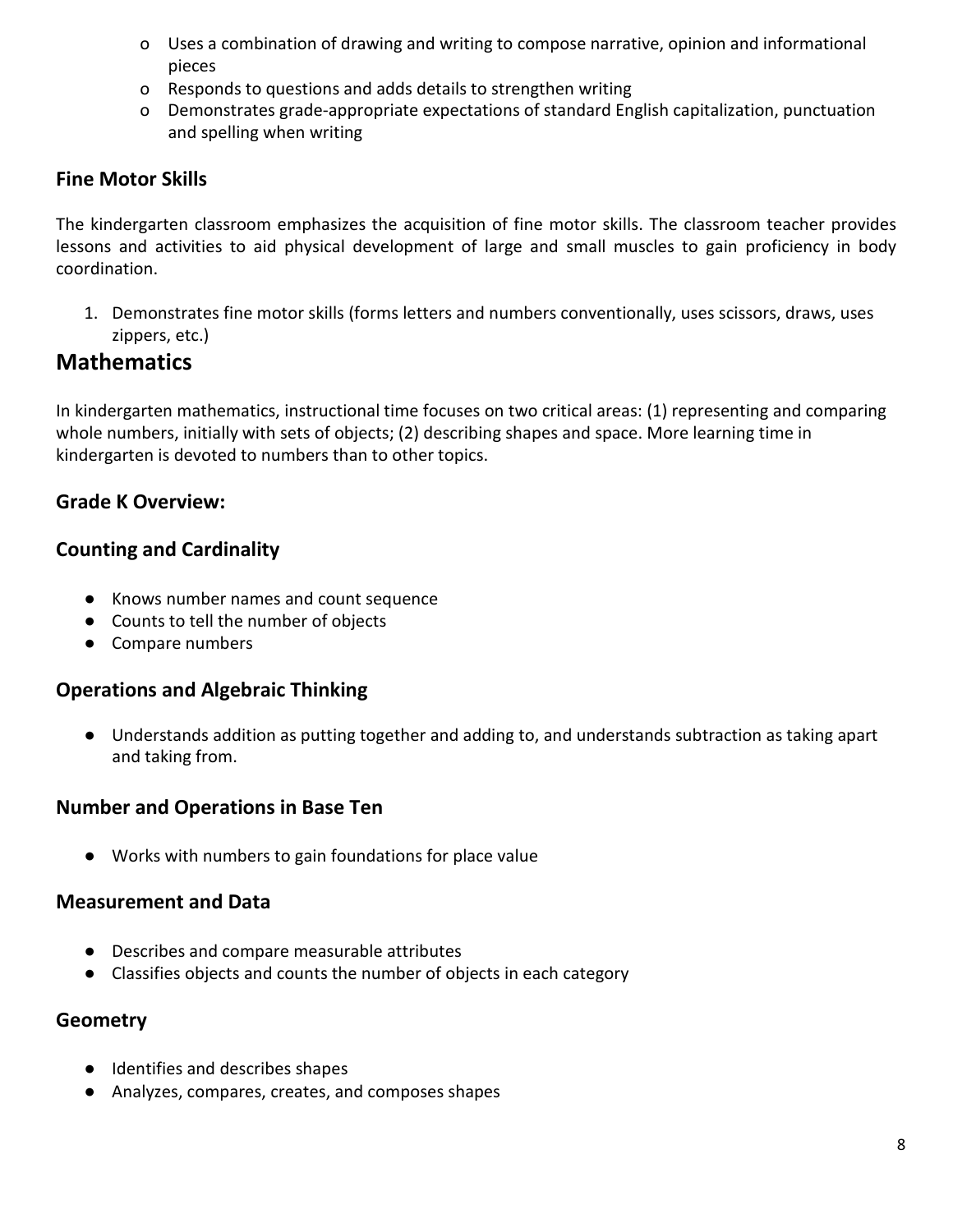**Mathematical Practices-**The standard for mathematical practices describe a variety of expertise that should be developed in students in order to develop a mathematical mindset and to become a problem solver.

- 1. Makes sense of problems and perseveres in solving them
- 2. Reasons abstractly and quantitatively
- 3. Constructs viable arguments and critiques the reasoning of others
- 4. Models with mathematics
- 5. Uses appropriate tools strategically
- 6. Attends to precision
- 7. Looks for and makes use of structure
- 8. Looks for and expresses regularity in repeated reasoning

#### **Counting and Cardinality**

- 1. Counts in a sequence
	- o Counts to 100 by ones and by tens
	- o Counts forward beginning from a given number within the known sequence (instead of having to begin at 1)
	- o Understands the relationship between numbers and quantities; connects counts to cardinality
	- o Counts to answer "how many" question
- 2. Reads and writes numbers
	- o Writes numbers from 0 to 20. Represents a number of objects with a written numeral 0-20
- 3. Compares numbers
	- o Identifies whether the number of objects in one group is greater than, less than, or equal to the number of objects in another group
	- o Compares two numbers presented as written numerals

#### **Operations and Algebraic Thinking**

- 4. Represents Addition and Subtraction to solve problems
	- o Understands addition as putting together and adding to, and understand subtraction as taking apart and taking from. Also understands decomposing numbers
	- o Solves addition and subtraction word problems and adds and subtracts within 10 by using objects or drawings to represent the problem
- 5. Knows Addition and Subtraction up to 5
	- o Fluently knows addition and subtraction up to 5

## **Numbers and Operations in Base Ten**

6. Works with numbers to gain foundations for place value

## **Measurement and Data**

- 7. Describes and compares measurable attributes
	- o Describes measurable attributes of objects, such as length or weight. Describes several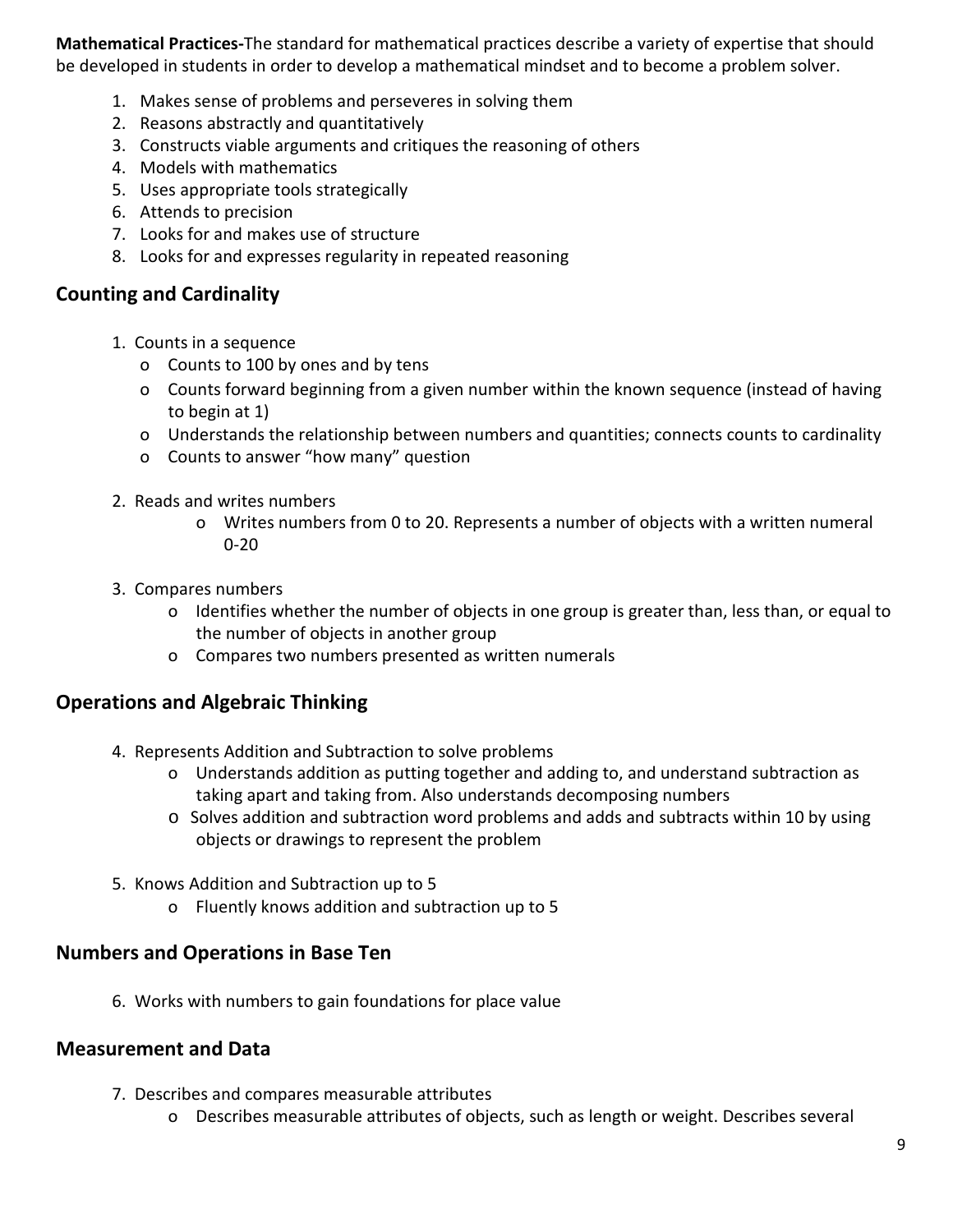measurable attributes of a single object

- o Directly compares two objects with a measurable attribute in common, to see which object has "more of"/"less of" the attribute and describe the difference.
- 8. Classifies Objects
	- o Classifies objects into given categories, counts the numbers of objects in each category and sorts the categories

## **Geometry**

- 9. Describes & compares shapes
	- o Describes shapes and their positions
	- o Identifies shapes as two-dimensional or three-dimensional
	- o Analyzes and compares two- and three-dimensional shapes
	- o Compose simple shapes to form larger shapes

## **Science**

Students will be given opportunities to discover, reinforce, and apply scientific concepts. Concepts are determined by the Michigan Academic Standards. The engineering design process will be applied and extended through the use of Project Lead the Way modular units and grade level units.

## **Students will:**

- **1. Demonstrate an understanding of Engineering, Technology, and Applications of Science**
- **2. Demonstrate an understanding of Life Science**
- **3. Demonstrate an understanding of Earth and Space Science**
- **4. Demonstrate an understanding of Physical Science**

## **Project Lead the Way**

Project Lead the Way is the STEM Curriculum for Midland Public Schools. Each grade level engages in four interdisciplinary modules in the areas of life science, physical science, earth and space science, technology and engineering. The modules are designed with compelling activities, projects, and problems that build upon each other and relates to the world around them.

**In kindergarten, students will be given opportunities to discover and reinforce scientific concepts. The scientific process skills will continue to be stressed and extended through the use of the following modular units:**

● **Structure and Function: Exploring Design** - Students discover the design process and how engineers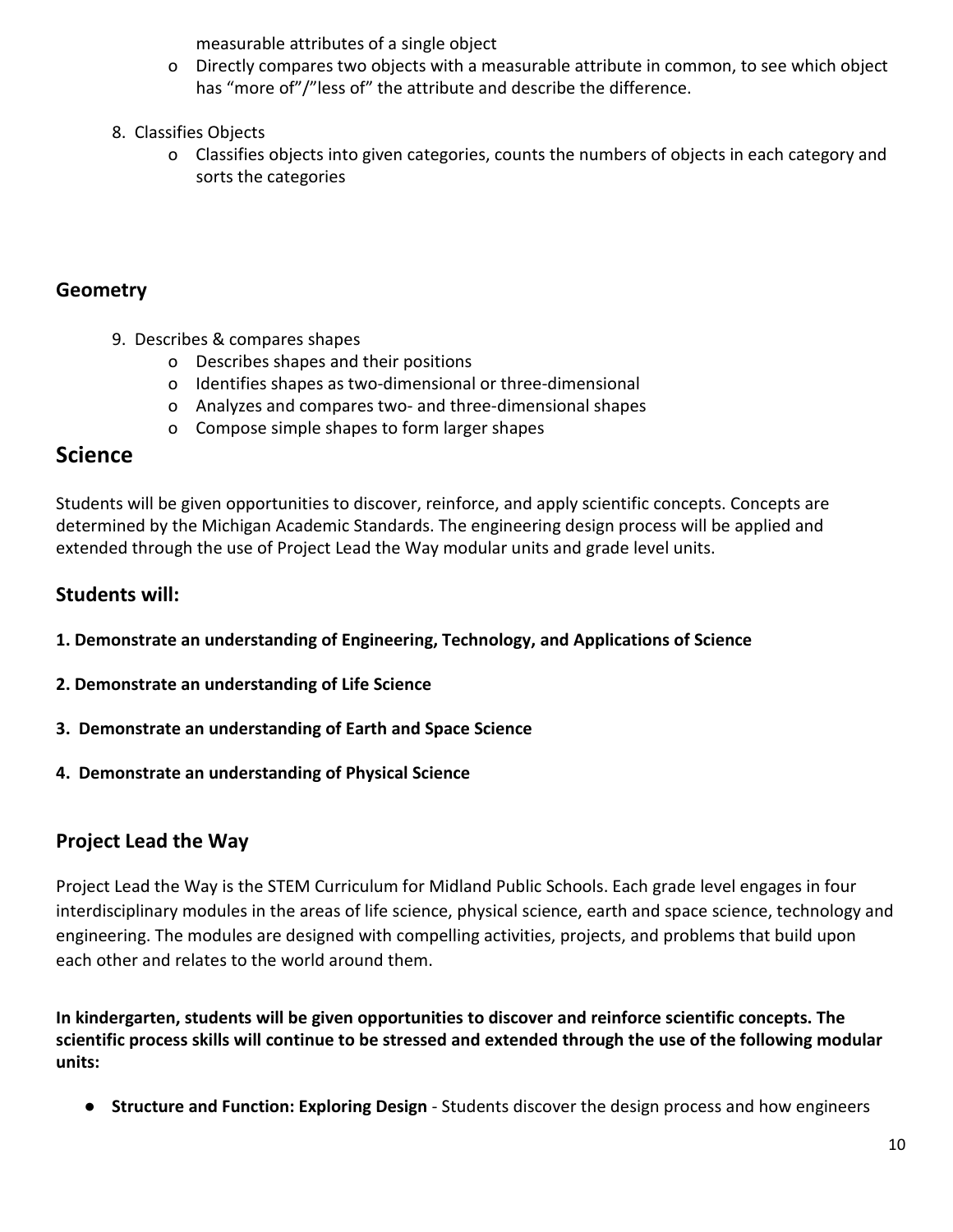influence their lives. They explore the elements of structure and function by identifying products around them designed by engineers and asking questions engineers might ask. They are introduced to a design problem through a story in which Angelina wants to design a paintbrush. Students apply their knowledge from the module to design their own paintbrushes.

- **Pushes and Pulls**  Students investigate pushes and pulls on the motion of an object and develop knowledge and skills related to forces of differing strengths and directions. Their explorations include pushes and pulls found in their everyday world, such as pushing a friend on a swing or pulling a wagon. In this module's design problem, Suzi needs to move rocks from her yard so she can install a swing set. Students work through the problem by applying what they learn about forces.
- **Structure and Function: Human Body**  Students explore the relationship between structure and function in the human body. They examine major organs within the body and investigate how the structure of each is related to its function. Students are introduced to the design problem through a story in which Angelina falls off the monkey bars and breaks her arm. Students learn about the diagnosis and treatment of her injury and then work to design and build a cast for Angelina.
- **Animals and Algorithms**  Students explore the nature of computers and the ways humans control and use technology. Starting with an unplugged activity, students learn about the sequential nature of computer programs. Students are inspired by a story in which Angelina, Mylo, and Suzi make videos to teach preschoolers about animals in their habitats. Then, students work in small groups to design and program a simple digital animation about an animal in its habitat.

## **Social Studies**

In Kindergarten, students will learn about the social studies disciplines (history, geography, civics and government, and economics) through the lens of "Myself and Others".

#### **Expectations**

- 1. Understands the relationship between people and the environment
- 2. Understands the connections between causes and consequences
- 3. Understands how societies construct organizations and systems
- 4. Understands how geography and human experiences give a place its identity
- 5. Understands the role of public discourse, decision making, and citizen involvement
- 6. Understands the impact of economic activities

# **The Arts**

Experiences in kindergarten provide opportunities for children to use their imagination, express their feelings and emotions, and let their creativity blossom. Children learn to value uniqueness and individuality along with developing their own sense of what is beautiful. Effort and participation in dramatization, visual arts, music, creative movement and construction are promoted. Open-ended experiences in which the process is emphasized rather than the product build divergent thinking, problem-solving skills, and selfconfidence.

Effort, participation and innovation in construction are promoted in the classroom setting. The classroom teacher provides the instruction and assessment in this area.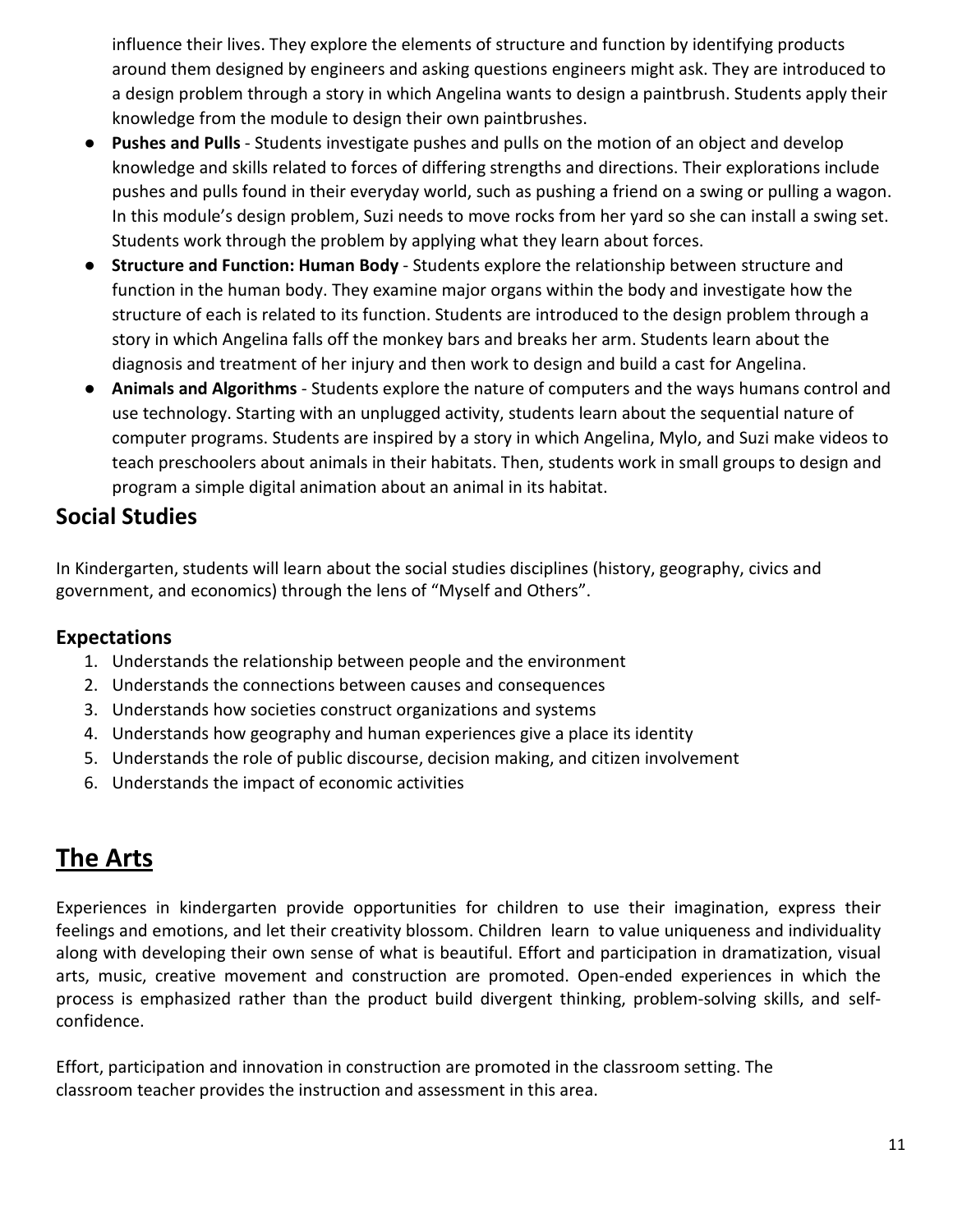1. Creative Development – Shows imagination in construction (may include blocks, manipulatives, Legos®, etc.)

#### **Ach: Makes own creation**

Dev: Follows peers' creations

NY: Must be guided

#### Music

Effort and participation in music and creative movement are promoted. A certified teacher provides the instruction and assessment in this area.

2. Demonstrates understanding of basic musical concepts

#### **Ach: Willing to participate**

- Dev: Joins in with encouragement
- NY: Does not participate appropriately

#### Art

Effort and participation in visual arts and construction are promoted. A certified art teacher provides the instruction and assessment in this area.

- 3. Shows effort and originality in visual arts
	- **Ach: Participates willingly; chooses to create on own; shows pride and enthusiasm for own**

#### **product; takes time and makes a good effort; adds details**

Dev: Prefers to imitate peers' work; occasionally chooses visual art activity; adds some details; will show work to others, but without much enthusiasm; seeks teacher approval at

each step in the process

NY: Does not choose visual art activity on own; works quickly without details; needs major encouragement to participate; shows little or no excitement for own product; seeks teacher help for each step

# **Physical Development / Education**

The kindergarten physical education program's primary emphasis is the acquisition of gross motor skills. The physical education specialist provides lessons, activities and experiences that allow children to develop the awareness, attitudes, and skills that lead to improved body control, wellness, and physical fitness. They also help the child in using large and small muscles to gain proficiency in body coordination. The physical education assessment is provided by the certified physical education teacher.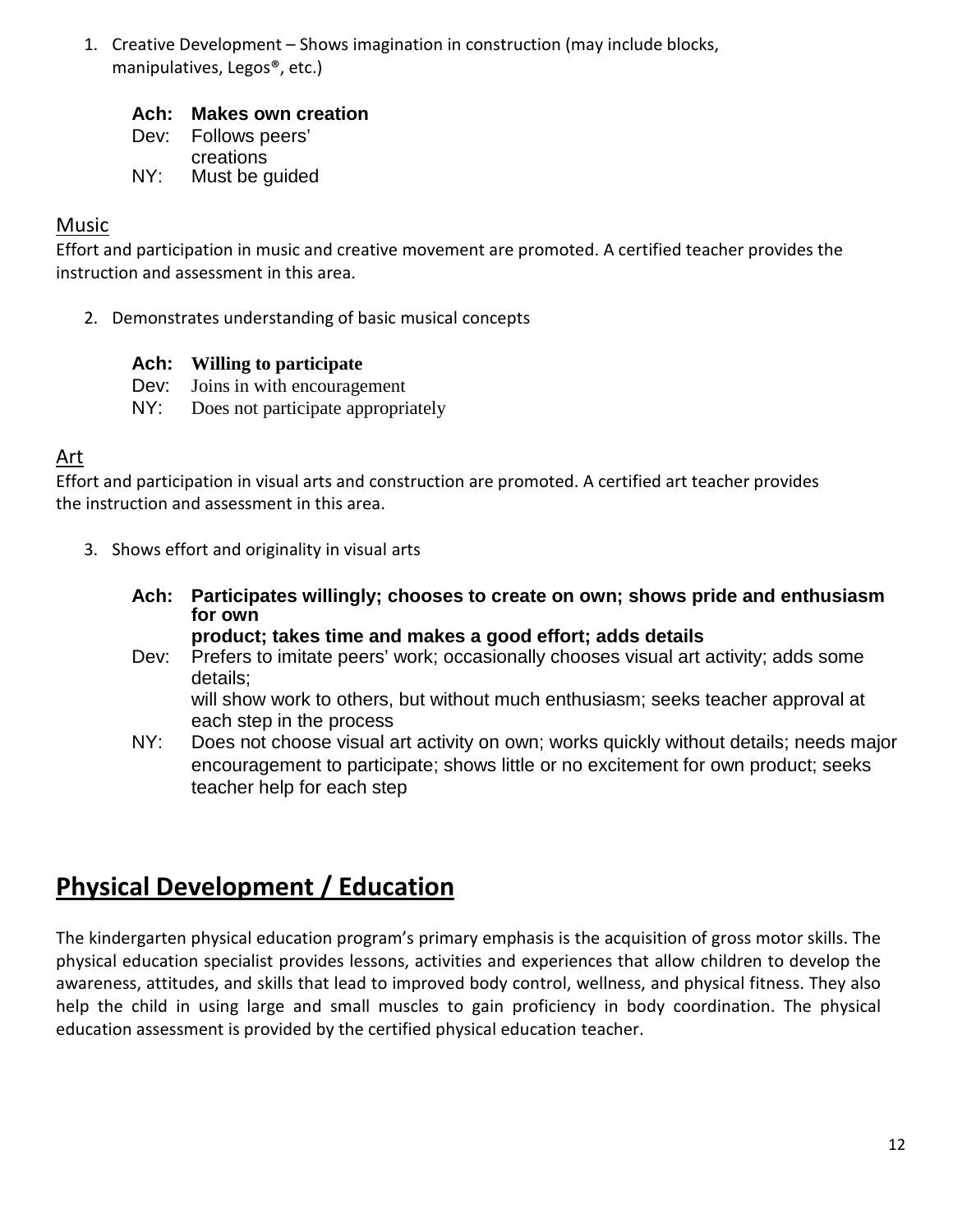- 1. Demonstrates body control (Includes observations made in gym, classroom and outside time)
	- **Ach: Controls body to avoid collisions; understands concept of space (own, others', room); demonstrates large motor dexterity**
	- Dev: Sometimes collides with others; beginning to judge space appropriately; improving large

motor dexterity

- NY: Bumps into people and/or objects; falls or trips frequently; lacks large motor dexterity
- 2. Participates appropriately in physical activities (Includes observations made in gym, classroom and outside time)
	- **Ach: Joins in appropriately during physical activities; enjoys physical activities; follows**

**directions and rules of the game; understands use of equipment and uses it appropriately**

- Dev: Self-conscious during physical activities; seeks adult support often; general follows directions; understands use of equipment but does not always use it appropriately; learning to play with classmates
- NY: Avoids physical activities; refuses to participate; has difficulty following directions; does not

use equipment correctly or appropriately

- 3. Demonstrates cooperative behavior
	- **Ach: Follows directions; follows rules of game; works well with classmates**
	- Dev: Generally follows directions; understands use of equipment, but does not always use good
	- judgment; learning to play with classmates; occasionally makes negative remarks
	- NY: Misuses equipment; uses inappropriate language; disrespectful of others

# **Spanish**

Children today begin to learn a world language through an approach different from when their parents were in school. All world language instruction is presented in Spanish. Language acquisition and learning about a different culture is much improved when students are taught in the language through a fun, meaningful and functional approach. A young learner is more apt to make the most of learning a world language when pronunciation and flexibility in thinking skills (such as concept learning, problem-solving, and critical and divergent thinking) can be developed over time.

The kindergarten Spanish program reinforces basic skill areas by offering children a range of experiences connecting with Mathematics, Global Awareness, Language Arts, Music, Physical Activities, Technology, Art, and Science. Activities take into account different learning styles and abilities and include cultural games, songs, rhymes, storytelling, physical expression, and drawing. Developing listening comprehension in